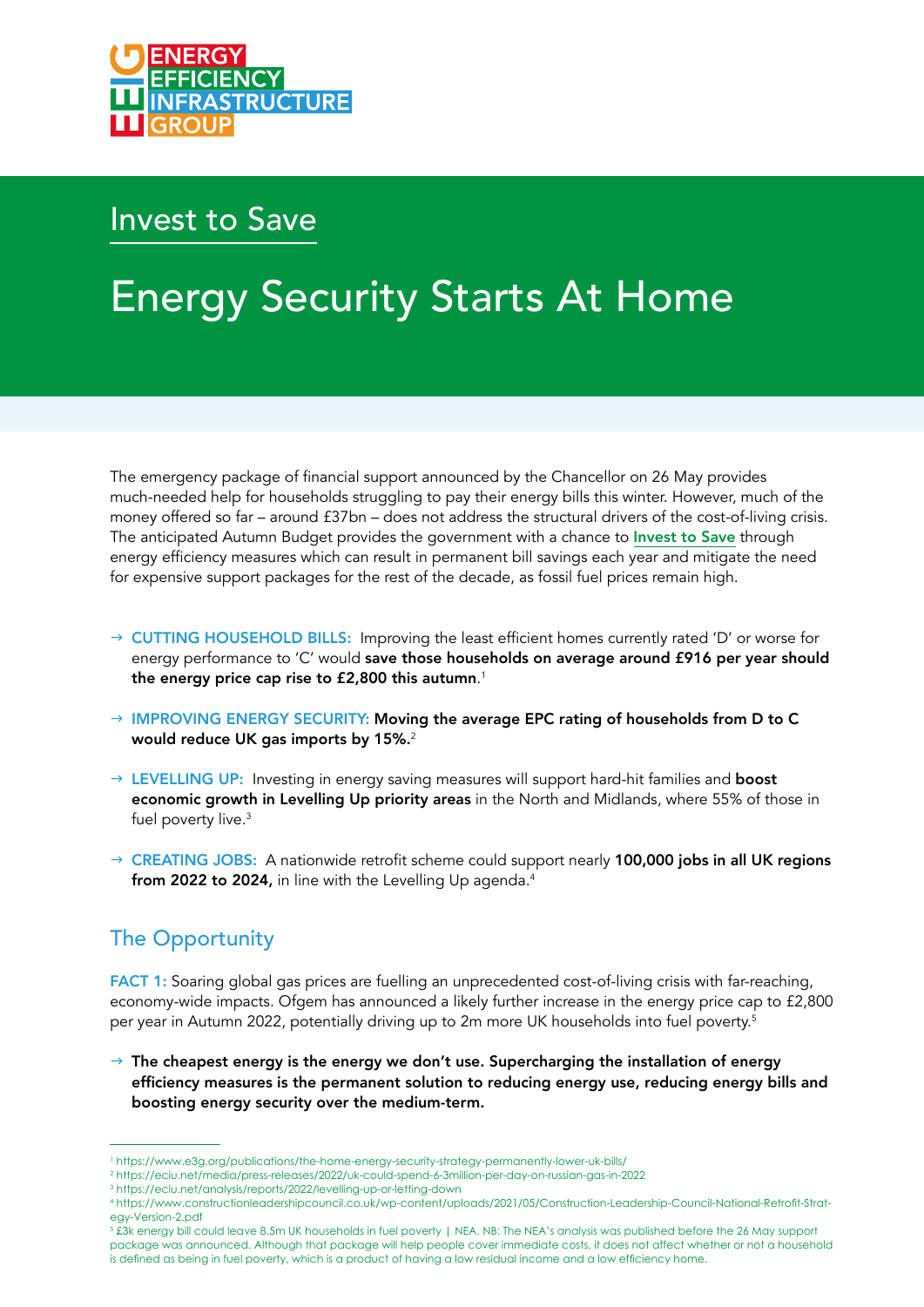

FACT 2: Despite gradual improvements in building energy performance over the last 15 years, the UK remains a laggard compared to other European countries. Significant progress and investment is needed to fix our cold and leaky homes. When the energy price cap rises, families in homes with an EPC rating of D or below – around 13m English households – will pay on average £916 more per year for than households living in homes rated EPC C or higher.<sup>6</sup>

 $\rightarrow$  Investing in energy efficiency is a 'structural solution' that will pay off in the medium-term and reduce the need for expensive emergency financial packages in the years ahead – with the government having spent 37bn this year. This could help reduce public debt and inflation in the long-term, with analysts estimating that fossil fuel prices will remain at an unprecedented high until at least 2030.

FACT 3: The current scope of existing and planned energy efficiency policies means at least two thirds of poor-performing owner-occupied households will miss out on support to upgrade their homes to a C rating or higher by 2030. Green finance alone will not be enough to drive progress on retrofit at the scale needed. 9m owner-occupier homes in England alone need upgrading; most with limited or no access to government funding, and many with no ability to cover costs themselves.

 $\rightarrow$  The government has invested £billions on necessary support to help people weather the cost-of-living crisis this Winter. By investing now in long-term, permanent solutions, it can avoid the need for multi-billion packages each year. The Energy Efficiency Infrastructure Group (EEIG) is calling for a ten-year nationwide energy efficiency programme, with £5.6bn of additional public investment to 2025 to support struggling households.

### The Solution

#### Immediate: Support Struggling Households

Lasting steps the Government can take now to support households to weather sharp energy bill hikes year-on-year:

- 1) For fuel poor and low-income households provide urgent support by boosting existing energy efficiency schemes - fulfilling Manifesto commitments.
	- a) This would allow the government to reach the support levels committed in the 2019 Conservative manifesto for homes and buildings – including the Home Upgrade Grant (£1.4bn gap against the commitment to 2025)7 , Social Housing Decarbonisation Fund (£200m gap against a share of the commitment to 2030) and the Public Sector Decarbonisation Fund (£400m gap against the commitment to 2025).8
	- b) The government should also urgently pass the legislation for the fourth phase of its main fuel poverty energy efficiency scheme, the Energy Company Obligation (ECO4), ensuring measures can continue to be installed over summer 2022, before further energy prices rise hit.
- 2) Support mid- to low-income households under increasing strain from new financial pressures and at risk of 'slipping through the policy net' with a nationwide retrofit scheme.

<sup>6</sup> https://www.e3g.org/publications/the-home-energy-security-strategy-permanently-lower-uk-bills/

<sup>7</sup> These figures do not include the investment made by the government in the Local Authority Delivery scheme.

<sup>8</sup> https://www.theeeig.co.uk/media/1114/eeig\_analysis-of-the-heat-and-buildings-strategy\_03.pdf